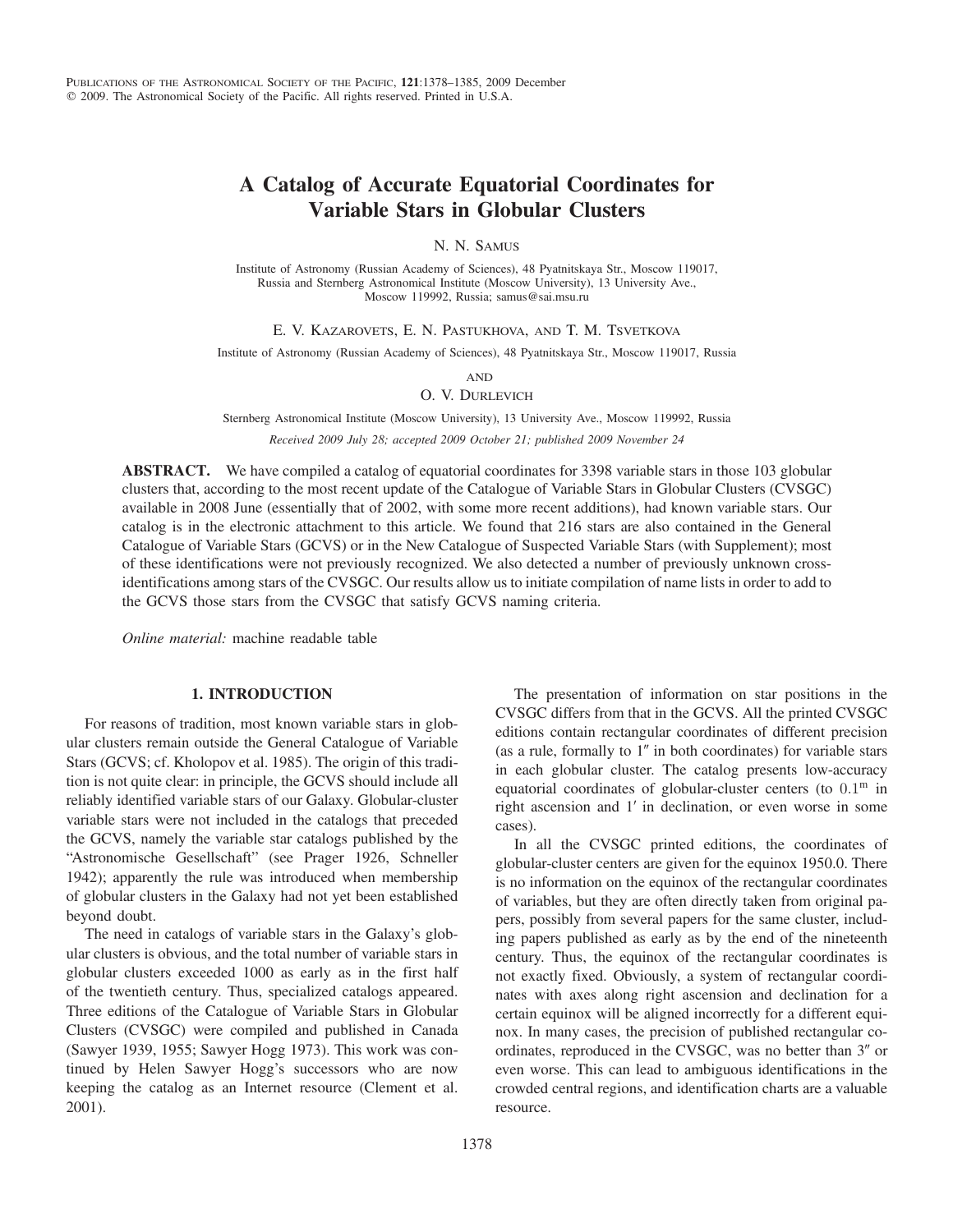|                                                                                                                                                                   |                             |                   |           |                             | GLOBULAR-CLUSTER VARIABLE STARS IN THE GCVS AND NSV CATALOGUES |      |           |                             |            |      |                             |                             |
|-------------------------------------------------------------------------------------------------------------------------------------------------------------------|-----------------------------|-------------------|-----------|-----------------------------|----------------------------------------------------------------|------|-----------|-----------------------------|------------|------|-----------------------------|-----------------------------|
| g                                                                                                                                                                 | Var                         | GCVS, NSV         | $\rm G$   | Var                         | GCVS, NSV                                                      |      | <b>GC</b> | Var                         | GCVS, NSV  | GC   | Var                         | GCVS, NSV                   |
| 104                                                                                                                                                               | V12                         | CO Tuc            | 6304      | $\overline{V}$              | V2167 Oph                                                      | 6441 |           | 65 <sub>N</sub>             | V1169 Sco  | 6638 | V56                         | NSV 24475                   |
|                                                                                                                                                                   | $\overline{V}$              | Z Col             |           | $\mathcal{V}^2$             | V2161 Oph                                                      |      |           | V <sub>50</sub>             | V1167 Sco  |      | V <sub>57</sub>             | V4054 Sgr                   |
|                                                                                                                                                                   | $\mathcal{V}^2$             | $\mathbf Y$ Col   |           | V <sub>3</sub>              | V2171 Oph                                                      |      |           | V68                         | V1166 Sco  |      | V58                         | NSV 24476                   |
| 3201                                                                                                                                                              | V15                         | NSV 04813         |           | $\triangleright$            | NSV 21164                                                      | 6522 |           | $\boldsymbol{\nabla}$       | V3900 Sgr  |      | V59                         | NSV 24478                   |
|                                                                                                                                                                   | V65                         | KP Vel            |           | V5                          | V2173 Oph                                                      |      |           | $\sqrt{8}$                  | V1437 Sgr  |      | V60                         | NSV 24481                   |
|                                                                                                                                                                   | V68                         | NSV 04810         |           | $\sqrt{6}$                  | NSV 21193                                                      |      |           | $\sqrt{9}$                  | V1438 Sgr  |      | V61                         | V3845 Sgr                   |
| $\begin{array}{c} \bullet & \bullet & \bullet & \bullet \\ \bullet & \bullet & \bullet & \bullet \\ \bullet & \bullet & \bullet & \bullet \end{array}$<br>Rup 106 | $\mathcal{V}^2$             | V887 Cen          |           | $\triangledown$             | V2166 Oph                                                      | 6535 |           | $\overline{\triangleright}$ | MO Ser     |      | V62                         | NSV 24485                   |
| 4590                                                                                                                                                              | V27                         | $\rm{FI}$ Hya     |           | $\sqrt{8}$                  | V2177 Oph                                                      |      |           | $\mathcal{V}^2$             | MP Ser     |      | V63                         | IL Sgr,                     |
|                                                                                                                                                                   | V <sub>32</sub>             | EN Hya            |           | $\sqrt{9}$                  | V2181 Oph                                                      | 6541 |           | $\overline{\triangleright}$ | SS CrA     |      |                             | V4056 Sgr                   |
| 4833                                                                                                                                                              | $\sum$                      | RY Mus            |           | V10                         | V2155 Oph                                                      | 6553 |           | Nova                        | V1148 Sgr  | 6642 | $\sum$                      | V2578 Sgr                   |
|                                                                                                                                                                   | $*V2$                       | RZ Mus            |           | $\overline{V}$              | V2159 Oph                                                      | 6558 |           | V5                          | V4301 Sgr  | 6637 | $\triangleright$            | V3484 Sgr                   |
|                                                                                                                                                                   | V11                         | FQ Mus            |           | V12                         | V2160 Oph                                                      |      |           | $\sqrt{8}$                  | V4601 Sgr  |      | $\triangleright$            | V1894 Sgr                   |
| <b><i><u><u><u>.</u></u></u></i></b><br>5139                                                                                                                      | $\overline{\triangleright}$ | NSV 06235         |           | V13                         | NSV 08349                                                      |      |           | $\sqrt{9}$                  | V4595 Sgr  | 6652 | $\triangledown$             | V3616 Sgr                   |
|                                                                                                                                                                   | $\mathcal{V}^2$             | V825 Cen          |           | V14                         | V2163 Oph                                                      | 6569 |           | $\sqrt{4}$                  | V2711 Sgr  |      | $\boldsymbol{\nabla}$       | V3641 Sgr                   |
|                                                                                                                                                                   | V56                         | V833 Cen          |           | V <sub>15</sub>             | NSV 08361                                                      |      |           | V6                          | NSV 10364  | 6656 | V14                         | V1311 Sgr                   |
|                                                                                                                                                                   | V65                         | V813 Cen          |           | V16                         | V2169 Oph                                                      |      |           | V15                         | V2698 Sgr  |      | V17                         | V4068 Sgr                   |
|                                                                                                                                                                   | V78                         | V814 Cen          |           | V17                         | NSV 08377                                                      | 6584 |           | V15                         | PX Tel     |      | V <sub>22</sub>             | V3853 Sgr                   |
|                                                                                                                                                                   | V129                        | V826 Cen          |           | V18                         | V2180 Oph                                                      |      |           | V <sub>24</sub>             | PU Tel     |      | V26                         | V2007 Sgr                   |
|                                                                                                                                                                   | V133                        | V594 Cen          |           | V19                         | NSV 08367                                                      |      |           | V27                         | PT Tel     |      | V28                         | V2367 Sgr                   |
|                                                                                                                                                                   | V168                        | $V832$ Cen        |           | V <sub>20</sub>             | NSV 08369                                                      |      |           | V <sub>39</sub>             | PS Tel     |      | V29                         | NSV 11080                   |
|                                                                                                                                                                   | V269                        | V791 Cen          |           | V <sub>21</sub>             | NSV 08385                                                      | 6626 |           | $\boldsymbol{\nabla}$       | V4137 Sgr  |      | V <sub>30</sub>             | NSV 11084                   |
|                                                                                                                                                                   | V283                        | V1045 Cen         | 6341      | V14                         | V798 Her                                                       |      |           | V15                         | V4128 Sgr  |      | V <sub>31</sub>             | V3855 Sgr                   |
| 5272                                                                                                                                                              | V113                        | XX CVn            | 6333      | V3                          | V1864 Oph                                                      |      |           | V16                         | V4130 Sgr  |      | V <sub>32</sub>             | V4067 Sgr                   |
|                                                                                                                                                                   | *V141                       | RV CVn            |           | $\boldsymbol{\nabla}$       | V1845 Oph                                                      |      |           | V17                         | V2342 Sgr  |      | V33                         | V4069 Sgr                   |
|                                                                                                                                                                   | V205                        | WY CVn            |           | V12                         | V1840 Oph                                                      |      |           | V <sub>24</sub>             | V4129 Sgr  | 6681 | $\triangleright$            | V4082 Sgr                   |
|                                                                                                                                                                   | V206                        | WZ CVn            |           | V13                         | V2208 Oph                                                      | 6638 |           | $\overline{\triangleright}$ | NSV 10895  |      | ν5                          | V4081 Sgr                   |
| 5286                                                                                                                                                              | $\overline{\triangleright}$ | GI Cen            | 6356      | V5                          | V2009 Oph                                                      |      |           | $\mathcal{V}$               | NSV 10896  | 6712 | $\overline{\triangleright}$ | MP Sct                      |
| 5466                                                                                                                                                              | V19                         | BL Boo            |           | V6                          | V1995 Oph                                                      |      |           | V <sub>3</sub>              | V4051 Sgr  |      | $*V2$                       | AP Sct                      |
| .<br>IC 4499                                                                                                                                                      | V173                        | $PQ$ Aps          | 6352      | V6                          | V819 Ara                                                       |      |           | $\triangleright$            | NSV 10908  |      | 54                          | CH <sub>Sct</sub>           |
| 6093                                                                                                                                                              | V6                          | S Sco             | $E_{\rm}$ | $\overline{\triangleright}$ | NSV 08984                                                      |      |           | V5                          | NSV 10913  |      | ${\vee}8$                   | MR Sct                      |
|                                                                                                                                                                   | $\sqrt{7}$                  | R Sco             |           | $\mathcal{L}$               | NSV 08989                                                      |      |           | $\sqrt{6}$                  | NSV 10914  |      | V15                         | MW Sct                      |
|                                                                                                                                                                   | *Nova                       | $T$ Sco $\,$      |           | V <sub>3</sub>              | NSV 08973                                                      |      |           | $\nabla$                    | NSV 10916  |      | V16                         | $\mathsf{LZ}\ \mathsf{Sct}$ |
| 6101                                                                                                                                                              | V12                         | NSV 20592         |           | $\sqrt{2}$                  | NSV 09002                                                      |      |           | V8                          | NSV 10918  |      | V <sub>21</sub>             | MN Sct                      |
|                                                                                                                                                                   | V13                         | NSV 20587         |           | V5                          | NSV 09011                                                      |      |           | $\sqrt{9}$                  | NSV 10921  | 6723 | V <sub>30</sub>             | NSV 24641                   |
|                                                                                                                                                                   | V14                         | NSV 20591         |           | $\sqrt{6}$                  | NSV 09016                                                      |      |           | V10                         | NSV 10928  | 6752 | $\searrow$                  | V394 Pav                    |
|                                                                                                                                                                   | V15                         | NSV 20604         |           | $\sqrt{ }$                  | NSV 08967                                                      |      |           | $\overline{V}$              | DE601 ASN  |      | V5                          | V395 Pav                    |
| <b><i><u><u>Altresses</u></u></i></b><br>6144                                                                                                                     | $\overline{V}$              | BP Sco            |           | $\sqrt{8}$                  | NSV 08978                                                      |      |           | V12                         | V4052 Sgr  |      | $\sqrt{6}$                  | V396 Pav                    |
|                                                                                                                                                                   | $\mathcal{V}^2$             | BO <sub>Sco</sub> |           | $\sqrt{9}$                  | NSV 08983                                                      |      |           | $\overline{V}$ 13           | V1673 Sgr, |      | V8                          | V397 Pav                    |

GLOBULAR-CLUSTER VARIABLE STARS IN THE GCVS AND NSV CATALOGUES Table 1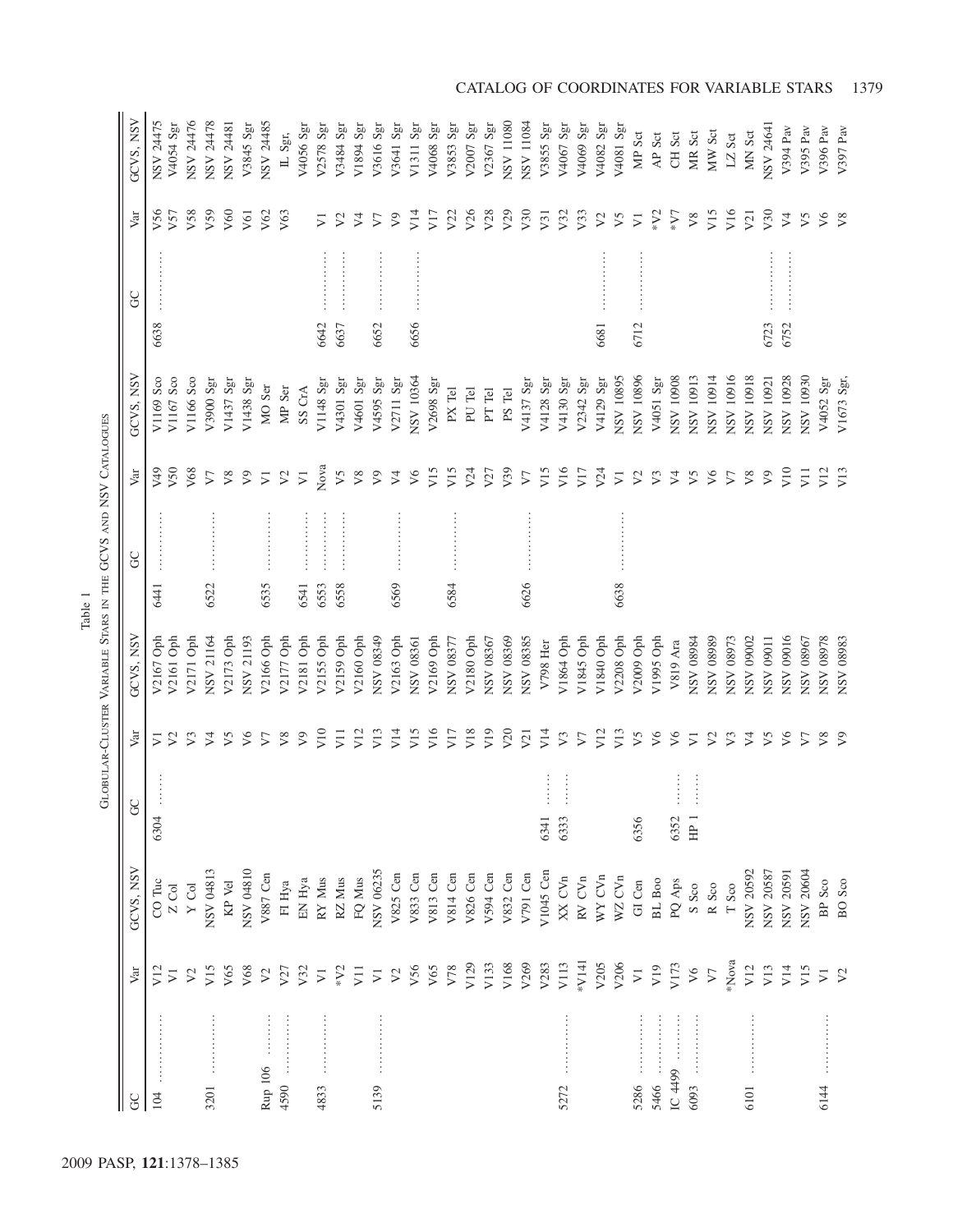|                     | GCVS, NSV | V398 Pav                  | V487 Lyr         | V485 Lyr      | V486 Lyr        | V483 Lyr        | V484 Lyr  | MV Sge                                    | MZ Sge                              | Z Sge            | QU Sge                | NSV 24932             | V345 Sge        | OP Del          | OO Del           | NSV 25717                          |                 |           |
|---------------------|-----------|---------------------------|------------------|---------------|-----------------|-----------------|-----------|-------------------------------------------|-------------------------------------|------------------|-----------------------|-----------------------|-----------------|-----------------|------------------|------------------------------------|-----------------|-----------|
|                     | Var       | JI                        | 5                | $\frac{8}{2}$ | $\Im$           | V10             | Ξ         | $\mathcal{L}$                             | V <sub>3</sub>                      | $\sum_{i=1}^{n}$ | $\mathcal{V}^3$       | $\overline{z}$        | $\sqrt{6}$      | V75             | V76              | $\triangleright$                   |                 |           |
|                     | S         |                           | 6779             |               |                 |                 |           | Pal 10                                    |                                     | 6838             |                       |                       |                 | 6934            | 6934, continued  | 7099                               |                 |           |
|                     | GCVS, NSV | $V4053$ Sgr               | NSV 10942        | V4055 Sgr     | NSV 10948       | NSV 10951       | NSV 10952 | NSV 10956                                 | NSV 24458                           | NSV 24460        | NSV 24459             | NSV 2446              | NSV 24463       | NSV 24462       | NSV 24465        | NSV 24466                          | NSV 24472       | NSV 2447  |
|                     | Var       |                           | V14              | V15           | V16             | V17             | V18       | V19                                       | V46                                 | V47              | V48                   | V49                   | V <sub>50</sub> | V <sub>51</sub> | V <sub>52</sub>  | V <sub>53</sub>                    | V <sub>54</sub> | V55       |
| Table 1 (Continued) | g         |                           |                  |               |                 |                 |           |                                           |                                     |                  |                       |                       |                 |                 | 6638, continued  |                                    |                 |           |
|                     | GCVS, NSV | <b>88680 ASN</b>          | <b>L6680 ASN</b> | NSV 09007     | NSV 09012       | NSV 09021       | NSV 09023 | NSV 22828                                 | MU Sco                              | V1164 Sco        | NSV 09335             | V639 Ara              | V825 Ara        | V826 Ara        | V979 Oph         | V1165 Sco                          | V1168 Sco       | V1170 Sco |
|                     | Var       | $\widetilde{\phantom{a}}$ | Ξ                | V12           | V13             | V14             | V15       | $\sqrt{4}$                                | $\sqrt{4}$                          | V29              | $\overline{V}$        | $\overline{z}$        | $\sqrt{2}$      | $V_3$           | $\sum_{i=1}^{n}$ | V36                                | V47             | V48       |
|                     | 9<br>C    |                           |                  |               |                 |                 |           | $\ddot{}}$ :<br>:<br>:<br>:<br>:<br>Ter 1 | $\ddot{}}$ :<br>:<br>:<br>:<br>6388 |                  | $\frac{1}{2}$<br>6401 | $\frac{1}{2}$<br>6397 |                 |                 | 6426             | $\ddot{ }$ : : : : : : : :<br>6441 |                 |           |
|                     | GCVS, NSV | V720 Oph                  | V2249 Oph        | V2250 Oph     | PU Oph          | OU Oph          | FK Oph    | NSV 20887                                 | V2135 Oph                           | V2121 Oph        | V2123 Oph             | GM Oph                | V2137 Oph       | V2145 Oph       | NSV 21001        | V2136 Oph                          | V2102 Oph       | IW Oph    |
|                     | Var       | $\sum_{i=1}^{n}$          | V3               | $\heartsuit$  | V <sub>29</sub> | V <sub>70</sub> | $*V2$     | V6                                        | $\sqrt{7}$                          | V10              | $\overline{V}$        | V12                   | $\mathcal{L}$   | $\sqrt{7}$      | $\sqrt{9}$       | V10                                | $\overline{z}$  | V12       |
|                     |           |                           | <br>6235         |               | <br>6266        |                 | <br>6273  |                                           |                                     | <br>6284         |                       |                       | 6293            |                 | 6293, continued  |                                    |                 |           |

# 1380 SAMUS ET AL.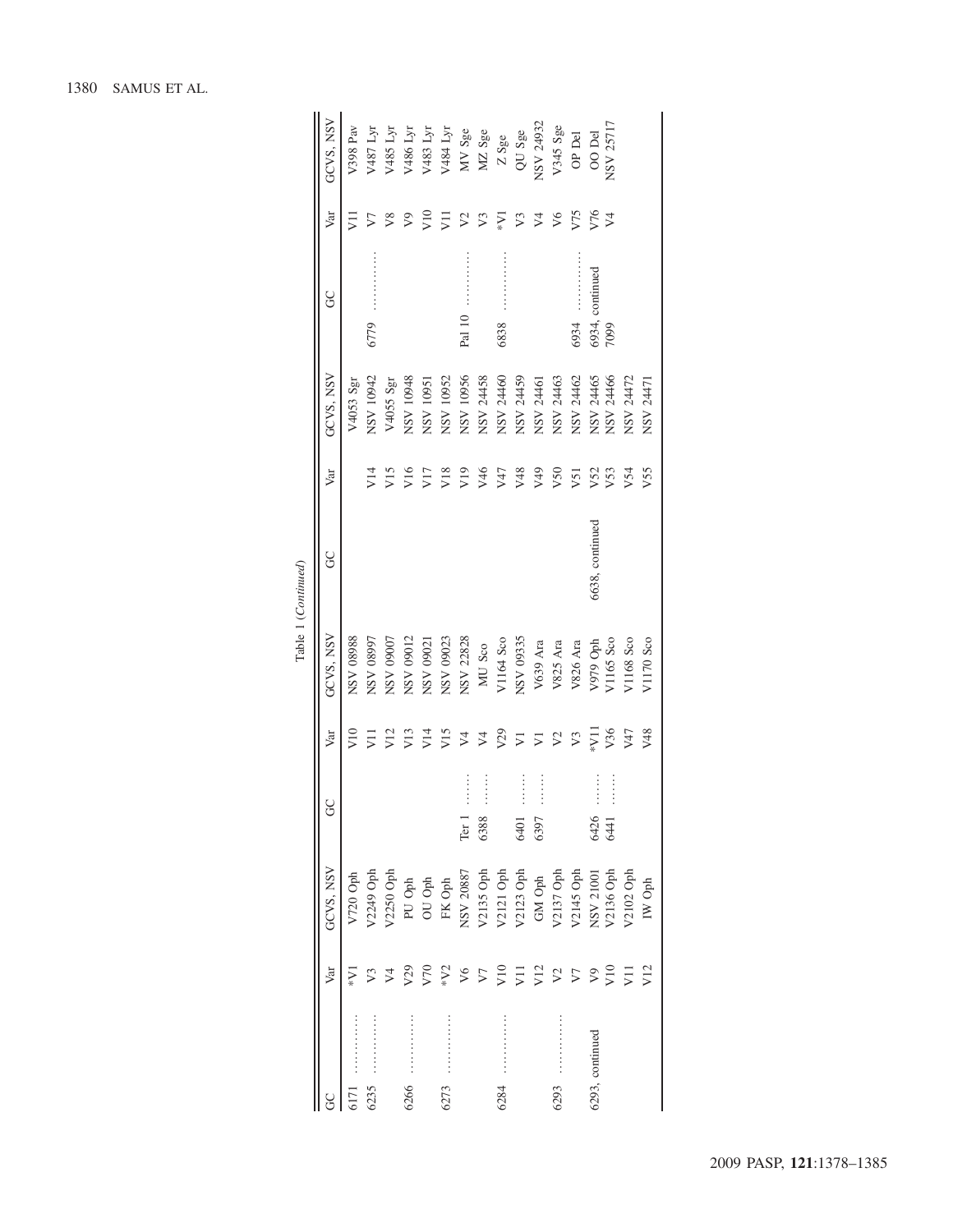A FRAGMENT OF THE CATALOGUE OF ACCURATE EQUATORIAL COORDINATES FOR VARIABLE STARS IN GLOBULAR CLUSTERS

| $NGC 1261$             |              |    | $\mathbf{1}$                                                  |          |             |       |                     |
|------------------------|--------------|----|---------------------------------------------------------------|----------|-------------|-------|---------------------|
| NGC 1261  V 1          |              |    | $03 \; 12 \; 12.51 \; -55 \; 13 \; 25.5 \; 1999.821$          |          | 2MASS       |       |                     |
| NGC $1261$             | V            |    | $\overline{2}$<br>$03$ 12 11.28 $-55$ 12 22.0                 |          | X,Y         |       |                     |
| NGC $1261$             | $\mathbf{V}$ |    | $3^{\circ}$<br>$03\;12\;21.78\; -55\;13\;50.7$                | 1999.821 | 2MASS       |       |                     |
| NGC $1261$             | $\mathbf V$  |    | $4\overline{ }$<br>$03$ 12 18.56 $-55$ 13 28.4                |          | X,Y         |       |                     |
| NGC $1261$             | V            |    | 5 <sup>5</sup><br>$03$ 12 11.93 $-55$ 13 01.9                 |          | X,Y         |       |                     |
| NGC $1261$             | V            |    | $6\overline{6}$<br>$03\;12\;25.05\; -55\;13\;08.6$            | 1999.821 | 2MASS       |       |                     |
| NGC 1261               | V            |    | 7<br>$03$ 11 58.44 $-55$ 10 37.3                              | 1999.821 | 2MASS       |       |                     |
| NGC 1261               | V            | 8  | $03\;12\;00.44\; -55\;15\;16.4$                               | 1999.821 | 2MASS       |       |                     |
| NGC $1261$             | $\mathbf{V}$ |    | 9<br>$03$ 12 20.40 $-55$ 13 35.3                              |          | X,Y         |       |                     |
| NGC 1261               | $\mathbf{V}$ | 10 | $03$ 12 21.99 $-55$ 11 45.9                                   | 1999.821 | 2MASS       |       |                     |
| NGC 1261               | $\mathbf{V}$ | 11 | $03\;12\;05.50\; -55\;11\;27.7$                               | 1999.821 | 2MASS       |       |                     |
| NGC $1261$             | $\mathbf{V}$ | 12 | $03$ 12 26.15 -55 12 45.8                                     | 1999.821 | 2MASS       |       |                     |
| NGC $1261$             | V            | 13 | $03\;12\;07.01\; -55\;14\;33.1$                               | 1999.821 | 2MASS       |       |                     |
| NGC $1261$             | V            | 14 | $031209.75 - 551407.6$                                        | 1999.821 | 2MASS       |       |                     |
| NGC $1261$             | V            | 15 | $03\;12\;02.50\;-55\;10\;48.1$                                | 1999.821 | 2MASS       |       | Wrong X, Y in CVSGC |
| NGC 1261               | V            | 16 | $03$ 12 13.90 $-55$ 13 12.9                                   |          | X,Y         |       |                     |
| NGC 1261               | $\mathbf{V}$ | 17 | $03\;12\;15.48\; -55\;12\;36.6$                               |          | X, Y        |       |                     |
| NGC 1261  V            |              |    |                                                               |          |             |       |                     |
|                        |              | 18 | $03\ 12\ 13.80 - 55\ 12\ 40.6$ 1999.821<br>19                 |          | 2MASS       |       |                     |
| NGC 1261  V            |              |    | $03$ 12 18.19 $-55$ 12 44.7<br>$03\ 12\ 19.31\ -55\ 13\ 00.4$ |          | X,Y         |       |                     |
| NGC 1261  V            |              | 20 |                                                               |          | X,Y         |       |                     |
| NGC 1261  V            |              | 21 | $03$ 12 14.47 $-55$ 12 31.3                                   |          | X,Y         |       |                     |
| NGC 1851               |              |    | $\pm$                                                         |          |             |       |                     |
| NGC 1851  V            |              |    | $1 \quad \cdots$<br>$051428.93 - 400256.5$                    | 1998.997 | 2MASS       | Z Col |                     |
| NGC 1851  V            |              |    | $\overline{2}$<br>$05$ 14 $02.75$ $-40$ 02 24.4               | 1998.997 | 2MASS       | Y Col |                     |
| NGC 1851  V            |              |    | $3 \quad \text{ }$<br>$051402.44 - 400120.6$                  | 1998.997 | 2MASS ?     |       |                     |
| NGC 1851  V            |              |    | $4\degree$<br>$051408.53 - 400217.0$                          | 1994.0   | <b>GCVS</b> |       |                     |
| NGC 1851  V            |              |    | 5 <sup>5</sup><br>$051409.89 - 400211.8$                      | 1998.997 | 2MASS       |       |                     |
| NGC 1851  V            |              |    | $6\degree$<br>$051400.01 - 400304.2$                          | 1998.997 | 2MASS       |       |                     |
| NGC 1851               | V            |    | 7<br>$051407.06 - 400442.9$                                   | 1998.997 | 2MASS       |       |                     |
| NGC 1851               | $\mathbf{V}$ |    | 8<br>$051408.90 - 400226.9$                                   | 1994.0   | <b>GCVS</b> |       |                     |
| NGC 1851               | $\mathbf{V}$ | 9  | $051401.33 - 400205.8$                                        | 1998.997 | 2MASS       |       |                     |
| NGC 1851               | V            | 10 | $051410.95 - 400608.9$                                        | 1998.997 | 2MASS       |       |                     |
| NGC 1851  V            |              |    | 11 —<br>$051412.64 - 400507.6$                                | 1998.997 | 2MASS       |       |                     |
| NGC 1851  V            |              |    | 12<br>$05$ 13 59.84 $-40$ 03 41.8                             | 1998.997 | 2MASS       |       |                     |
| NGC 1851  V            |              |    | 13<br>$05$ 14 $06.73$ $-40$ 02 07.4                           | 1998.997 | 2MASS       |       |                     |
| NGC 1851  V            |              | 14 | $051412.85 - 400234.8$                                        | 1998.997 | 2MASS       |       |                     |
| NGC 1851               | V            | 15 | 05 14 09:07 -40 02 01:1                                       | 1994.0   | GCVS        |       |                     |
| NGC 1851<br>$\ldots$ . | V            | 16 | $05$ 14 12.27 $-40$ 02 51.9                                   | 1994.0   | <b>GCVS</b> |       |                     |
| NGC 1851               | V            | 17 | $051402.90 - 400350.2$                                        | 1998.997 | 2MASS       |       |                     |
| NGC 1851               | V            | 18 | $05$ 14 09.91 $-40$ 00 13.5                                   | 1998.997 | 2MASS       |       |                     |
| NGC 1851               | V            | 19 | $051408.76 - 400325.2$                                        | 1998.997 | 2MASS       |       |                     |
| NGC 1851               | V            | 20 | $05$ 14 $05.57 - 40$ 03 16.8                                  | 1994.0   | GCVS        |       |                     |
| NGC 1851               | V            | 21 | $05$ 14 01.14 $-40$ 01 53.6                                   | 1998.997 | 2MASS       |       |                     |
| NGC 1851<br>$\dots$ .  | V            | 22 | $05$ 14 17.50 $-40$ 01 00.8                                   | 1998.997 | 2MASS       |       |                     |
| NGC 1851<br>$\dots$ .  | V            | 23 | $05$ 14 16.15 $-40$ 03 47.5                                   | 1998.997 | 2MASS       |       |                     |
| NGC 1851<br>$\dots$ .  | V            | 24 | $05$ 14 19.34 $-40$ 04 23.9                                   | 1998.997 | 2MASS       |       |                     |
| NGC 1851<br>$\dots$ .  | V            | 25 | $05$ 13 55.80 $-40$ 07 31.8                                   | 1998.997 | 2MASS       |       |                     |
| NGC 1851<br>$\dots$ .  | V            | 26 | $05$ 13 55.35 $-40$ 01 10.9                                   | 1998.997 | 2MASS       |       |                     |
| NGC 1851<br>$\dots$ .  | V            | 27 | $051403.70 - 400305.8$                                        | 1994.0   | <b>GCVS</b> |       |                     |
| NGC 1851<br>$\ldots$ . | V            | 28 | $051409.75 - 400310.4$                                        | 1994.0   | <b>GCVS</b> |       |                     |
| NGC 1851               | V            | 29 | $05$ 14 $05.52$ $-40$ 02 20.8                                 | 1994.0   | <b>GCVS</b> |       |                     |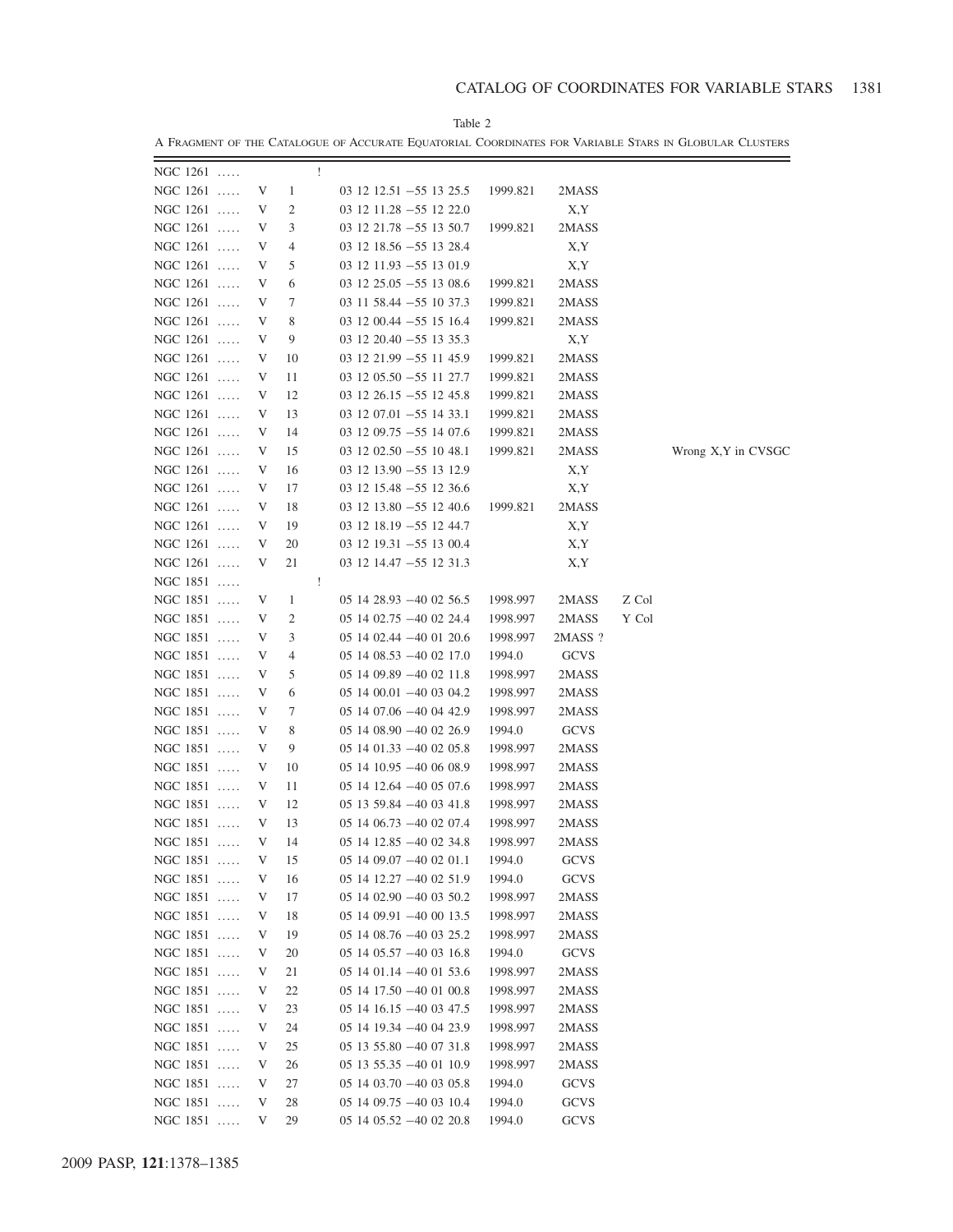Table 2 (Continued)

| NGC 1851  V 30 |  | 05 14 07.53 -40 02 59.2 1994.0 | <b>GCVS</b> |
|----------------|--|--------------------------------|-------------|
| NGC 1851  V 31 |  | $051408.73 - 400307.9$ 1994.0  | <b>GCVS</b> |
| NGC 1851  V 32 |  | $051404.65 - 400215.71994.0$   | <b>GCVS</b> |
| NGC 1851  V 33 |  | 05 14 07.91 -40 03 13.9 1994.0 | <b>GCVS</b> |
|                |  |                                |             |

NOTE.—Units of right ascension are hours, minutes, and seconds, and units of declination are degrees, arcminutes, and arcseconds. Table 2 is published in its entirety in the electronic edition of the PASP. A portion is shown here for guidance regarding its form and content.

The use of rectangular rather than equatorial coordinates surely had its historical reasons. It is easy to point a telescope at a globular cluster even if the telescope setting is off by as much as a minute of arc. Until recently, studies of clusters were mostly photographic and were undertaken with relatively wide field cameras. The way the investigators identified the variables was to label them on photographic prints, and the rectangular coordinates provided a useful guide for locating a star on the identification chart. Another convenience of the rectangular coordinate system was that one could easily get a sense of how far the star was from the cluster center, just by reading the table.

In the "online" Internet catalog of variable stars in globular clusters, for some clusters, the rectangular coordinates were replaced with equatorial coordinates, for the equinox B1950.0 or J2000.0. The sources of the equatorial coordinates were heterogeneous and, as we will describe, not always reliable. However, the online CVSGC contained, until recently, rectangular coordinates for most stars, often unchanged as compared to the printed editions.

The SIMBAD database provides equatorial coordinates for some objects of the CVSGC, but the majority of globular-cluster variables are not contained there.

In the twenty-first century, it is more advantageous to list accurate equatorial coordinates of globular-cluster variables for several reasons. First, they allow one to point the telescope immediately at the right star. Second, it becomes possible to cross correlate the catalog with other catalogs, and check possible cross-correlations for variables in the same cluster. For some stars, it is possible to find observations in the public domain of the Internet and thus to improve the CVSGC information (see  $\S$  3).

When working on the GCVS, its authors often thought about adding all reliable and sufficiently well-studied globular-cluster variable stars to the GCVS, their omission being in contradiction with the declared purpose of the catalog. (If these plans are fulfilled, the specialized catalogs of variable stars in globular clusters will still remain important, as they present needed information in a form handy for those studying individual clusters.) However, we were not able to start implementing such plans until the solution was found to the problem of finding equatorial coordinates for all variable stars in the CVSGC.

We decided to compile a catalog of equatorial coordinates of globular-cluster variable stars, containing as close to all the CVSGC objects as possible.

#### 2. COMPILATION OF THE CATALOGUE

For the list of objects, we downloaded the most recent update of the Catalogue of Variable Stars in Globular Clusters (CVSGC) available in 2008 June. This was essentially the version of 2002, with more recent additions for a small number of clusters. Note that this version is no longer accessible; currently (2009 September), a new revision is partially posted.

The CVSGC lists 147 globular clusters of our Galaxy. The number of variable stars strongly varies from one cluster to another. No variable stars were detected in many clusters, despite searches. The CVSGC contains a total of 103 globular clusters with known variable stars, from a single star in NGC 6380 and in NGC 6717, to almost 300 in NGC 5139  $(\omega \text{ Cen})$  and NGC 5272 (M3).

It is possible to find in the literature one or more photographic finding charts of variable stars for most clusters. In several clusters, we were able to use earlier studies aimed at identification of variables or their astrometry. The key references, not including papers with few stars, are the following. NGC 104: Geffert et al. (1997); NGC 288: Kaluzny (1996); NGC 2808, NGC 5024: Evstigneeva et al. (1997); NGC 4147: Stetson et al. (2005); NGC 5139: Shokin & Samus (1996a), Kaluzny et al. (2004); NGC 5272: Evstigneeva et al. (1994), Bakos et al. (2000); Pal 5: Vivas et al. (2004); NGC 5897, NGC 6712: B. Skiff, (private communication to the CVSGC compilers); NGC 5904: Evstigneeva et al. (1995); NGC 6121: Shokin & Samus (1996b), Kaluzny et al. (1997); NGC 6341: Tucholke et al. (1996); NGC 6362: Mazur et al. (1999); NGC 6397: Kaluzny (1997); NGC 6584: Samus et al. (1995); NGC 6656: Kravtsov et al. (1994); NGC 6752: Thompson et al. (1999); NGC 6809: Olech et al. (1999), Pych et al. (2001); NGC 6838: Park & Nemec (2000); NGC 6934: Kaluzny et al. (2001). If necessary, we checked the coordinates from these papers using finding charts, and improved them as needed using position catalogs or performing special measurements.

It should be noted that all the equatorial coordinates presented for 37 variables in the globular cluster NGC 6638 in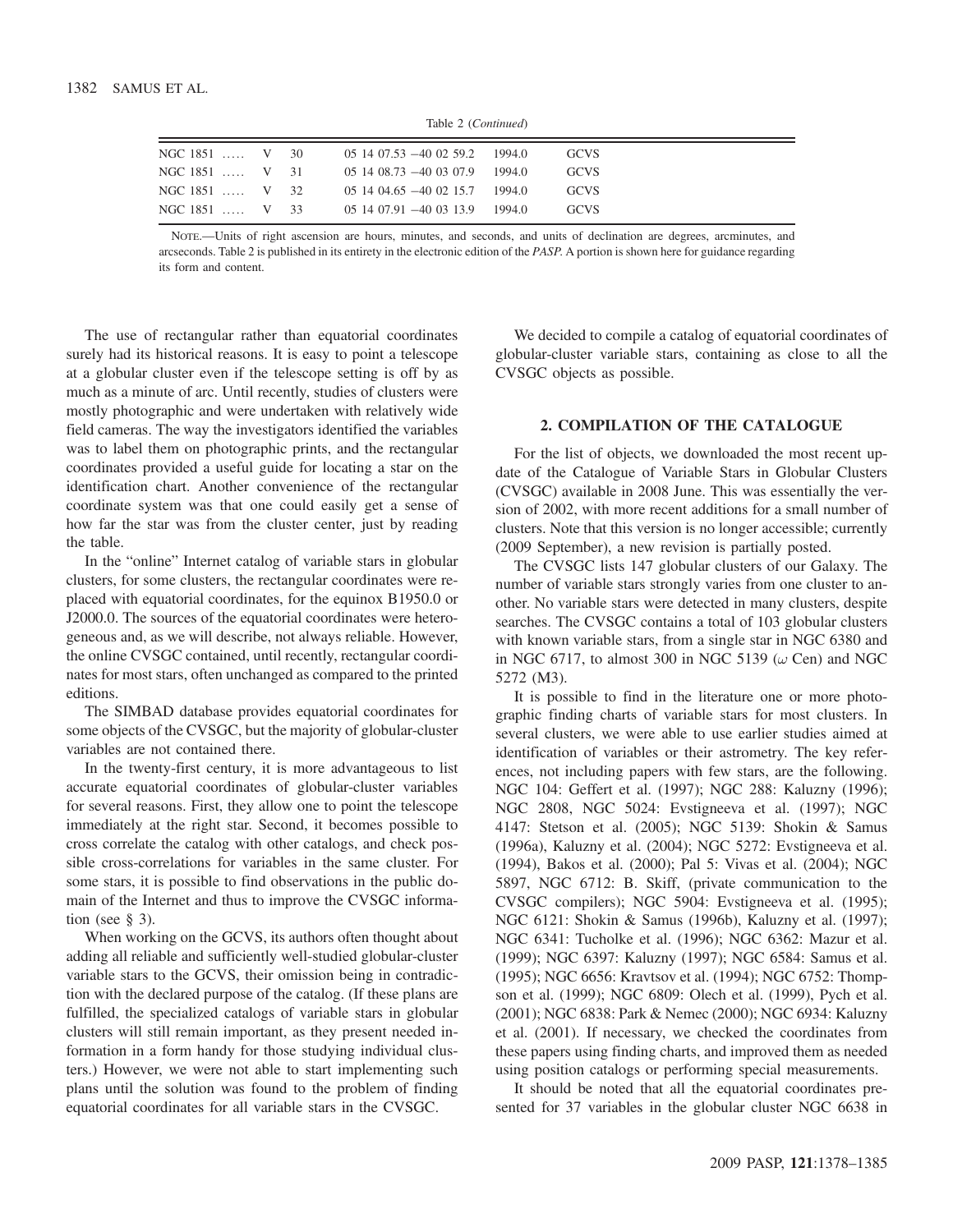Rutily & Terzan (1977) are quite wrong (Samus et al. 2008). The errors are from 13 to 49 minutes of arc (exceeding half a degree in 18 cases). We have an impression that Rutily and Terzan calculated their equatorial coordinates from rectangular coordinates measured with respect to a reference point in several arcminutes to the northeast of the cluster center and used a wrong scale factor in these calculations. The very wrong coordinates in this article led to the result that two of the variable stars in the region of NGC 6638 have two GCVS identifications each (V13 = V1673 Sgr = V4053 Sgr; V63 = IL Sgr = V4056 Sgr).

For most clusters, the CVSGC contained no equatorial coordinates of their variable stars. In each of such clusters, we usually proceeded in the following way.

1. A search for all finding charts. For this purpose, we used not only the online version of the CVSGC but also the earlier CVSGC editions (Sawyer 1955; Sawyer Hogg 1973) and, in some cases, other sources of bibliography, selecting the best charts, checking agreement of the identifications suggested for the same stars.

2. Identifying the finding charts with position catalogs using the Aladin interactive atlas (the Strasbourg Center of Astronomical Data). Only two CVSGC stars could be identified with the Tycho-2 Catalogue (Høg et al. 2000), which also provided their proper motions.

In the cases of Tycho-2 identifications not available, we identified variable stars with the following catalogs, in the order of our preferences.

2MASS: Two Micron All Sky Survey (Cutri et al. 2003).

GSC2.3: Guide Star Catalog, version 2.3 (Lasker et al. 2008).

B1.0: Whole-Sky USNO-B1.0 Catalog of 1,045,913,669 sources (Monet et al. 2003).

Images from the 2MASS survey provided by the Aladin atlas often were also the most suitable for our purposes, the central cluster areas being, as a rule, not overexposed.

3. Measurements of photographic and CCD images of globular-cluster fields with variable stars using astrometric calibration from stars of the catalogs cited above. This approach was applied to stars missing in the position catalogs, as well as to double and multiple stars if the position of the variable component looked biased compared to the coordinates given for the whole blend in the position catalog.

4. Reductions of rectangular coordinates to equatorial coordinates. Such an approach was effective if there were sufficiently accurate rectangular coordinates in the same system for variables of a given cluster in the literature. It can be used to determine equatorial coordinates for stars with no other sources of information or to check identifications. Especially helpful were the precise catalogs of stars in the globular clusters NGC 5272 (Küstner 1922); NGC 5904 and NGC 6218 (Küstner 1933); NGC 6205 (Ludendorff 1905); NGC 6779 (Küstner 1920); NGC 7078 (Küstner 1921).

*11.8*

*12.4*

5. A check of the derived coordinates for possible matching of the CVSGC stars with objects of the GCVS or of the New Catalogue of Suspected Variable Stars (the NSV catalog, Kukarkin et al. 1982) and its Supplement (Kazarovets et al. 1998).

We found that 146 CVSGC stars are already contained in the GCVS (as noted, two of them, in the globular cluster NGC 6638, have two GCVS names each). GCVS names were given in the CVSGC only for nine stars. Designations from the NSV catalog (with Supplement) are available for 70 stars, with none of these identifications mentioned in the GVSGC. The identifications we found are collected in Table 1. The cluster numbers with no prefix in its first column are from the NGC. The column "Var" presents CVSGC designations; asterisks mark those with the GCVS identification given in the CVSGC.

The referee, Professor C. M. Clement, turned our attention to two problem identification cases in the globular cluster NGC 7078 (M15). We made our identifications without using the new paper, Corwin et al. (2008), that contains, among other results including discoveries of new variables, accurate equatorial coordinates for many previously known variable stars. The agreement with the coordinates in our catalog is generally very good. The referee found, however, several discrepant cases. In most of them, we agree that the identification in Corwin et al. (2008) is correct (it is often confirmed with reliable period determinations by Corwin et al.), so we have introduced necessary corrections in our catalog. Two problem cases, however, should be discussed here.

The star called V106 in Corwin et al. (2008) is Küstner 421 (Küstner 1921), while the star originally announced as V106 (Rosino 1969) is Kü 438. The angular distance between the two stars is only 5″. In the catalog, we decided to call Kü 438, V106a and Kü 421, V106b.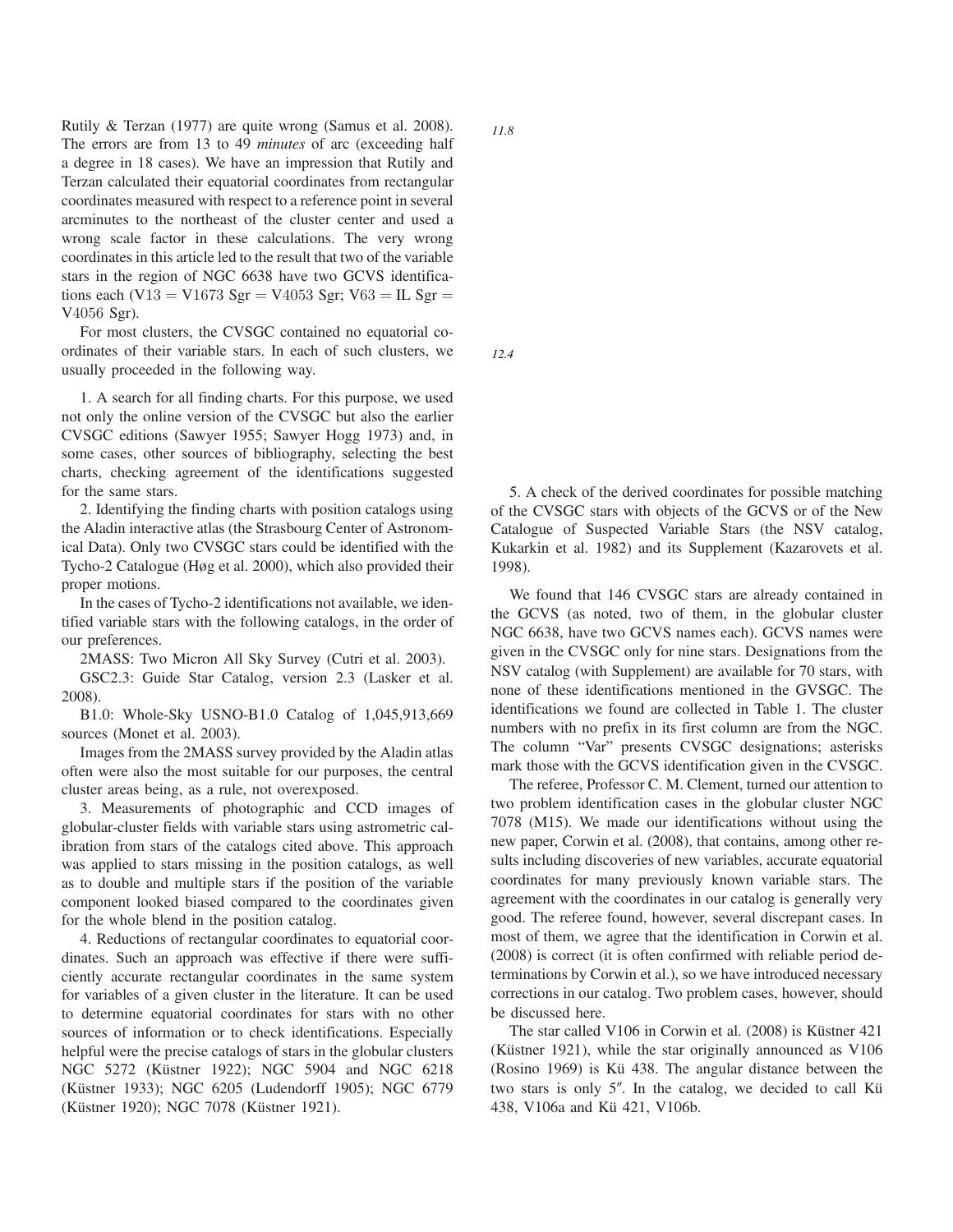The variable V114, first announced by Kadla et al. (1984), is definitely not Kü 537 but rather is Kü 579. Thus, the real V114 is the star called NV3 in Corwin et al. (2008), and their "V114" is a new variable.

### 3. THE CATALOG

The catalog is available in electronic form in the online Table 2 of this article. The structure of the file is the following.

The first catalog line for each cluster contains the cluster name, with an exclamation mark in the sixteenth position. An asterisk in the fifteenth position means that there is a remark to the cluster as a whole in column (5) of the table. Then, lines for variable stars in the cluster follow.

Column 1. CVSGC name of the variable.

Column 2. Equatorial coordinates for equinox 2000.0, to  $0.01<sup>s</sup>$  in right ascension and  $0.1''$  in declination. For 218 stars, the coordinates are less precise.

Column 3. Epoch and source of the coordinates. Some of the symbols in this column will be explained below.

Column 4. GCVS and NSV identifications of the variable, if any. An asterisk after the GCVS or NSV identification means that the identification was mentioned in the CVSGC.

Column 5. Note. For supplemental information as needed. For example, a note was added for several clusters where we detected mutual identifications of CVSGC stars not recognized earlier. Notes can describe identification problems or present other additional information.

The catalog contains a total of 3398 variable stars in 103 globular clusters (15 stars entered in the CVSGC twice under different names have been counted once in the total; V106 in NGC 7078, the star with two identifications, has also been counted once).

The coordinates of 2184 stars (64%) were taken from the 2MASS catalog. All other sources of coordinates were used much less frequently. For 332 stars, the coordinates were measured by the authors using images, with respect to reference stars. For such stars, the column identifying the source of data contains the abbreviation GCVS. We took the coordinates of 403 stars directly from sources in the literature (indicated by the code Lit.; most of these sources are cited in the previous section). The equatorial coordinates of 229 stars in our catalog are based on reductions of rectangular coordinates of different precision (marked X,Y). Notes for 85 stars indicate doubtful identifications or low accuracy of their coordinates. Uncertain identifications and/or coordinates are designated with question marks after the column with the source of the coordinates.

New prospects from this catalog of equatorial coordinates for globular-cluster variable stars can be illustrated using, as an example, the following three CVSGC stars, which have quite insufficient information in the CVSGC but can now be studied using public-domain data of automatic photometric sky surveys. So far, such possibilities exist only for brightest cluster stars, mostly red variables.

V68 (NGC 3201). Identified with NSV 4810. The CVSGC gives the type "long", even without a variation range indicated. The star is very bright in the infrared  $(K<sub>S</sub> = 3.49<sup>m</sup>$  in the 2MASS catalog). It can be found in the ASAS-3 catalog of variable stars (Pojmanski 2002) as the star ASAS 101711–4610.8, of unidentified type (the ASAS-3 type MISC–miscellaneous), with the period of 71.8<sup>d</sup>. The excellent ASAS-3 light curve shows brightness variations between  $11.9^{\text{m}}$  and  $13.3^{\text{m}}$  V. From 580 ASAS-3 observations, we can classify the variable as LB in the GCVS system.

V2 (NGC 6366). The CVSGC mentions the star's red color and that it is possibly a field star. Its photographic variability range  $(15.7<sup>m</sup> - 16.8<sup>m</sup>)$  is also given. There is no information on the variability type or period. The star is too faint for the ASAS-3 survey, which contains only a few observations scattered near the photometric limit, but its 123 red-light observations can be found in the ROTSE-I/NSVS survey (Woźniak et al. 2004). From these data, the star is a semiregular (SR) variable with a probable period about  $72<sup>d</sup>$ . Its red-light variation range is  $11.9^{\text{m}} - 12.4^{\text{m}}$ . Figure 1 shows its phased light curve.

V3 (NGC 6752). No type or variability range in the CVSGC, with only the star's red color indicated. The star does not enter the ASAS-3 variable star catalog, but the photometric catalog of the same survey nevertheless provides more than 580 observations revealing LB variations approximately between 11:2<sup>m</sup> and  $11.5^{\rm m}$  V.

#### 4. CONCLUSIONS

We compiled a catalog of accurate equatorial coordinates for 3398 variable stars in 103 globular clusters. These coordinates made it possible to perform the first maximally complete identification of the Catalogue of Variable Stars in Globular Clusters with the General Catalogue of Variable Stars and with the New Catalogue of Suspected Variable Stars (plus Supplement). 146 CVSGC stars were found to be contained in the GCVS and 70 stars, in the NSV Catalogue (with Supplement). Only 9 of these identifications were already indicated in the CVSGC.

The complete conversion of the CVSGC to equatorial coordinates makes it much easier to identify globular-cluster variable stars in the sky, permitting automatic pointing of ground-based and space-borne telescopes as well as studies of bright variables using available data of automatic photometric surveys. It becomes possible to add to the GCVS those globularcluster variable stars that satisfy the rather strict GCVS naming criteria.

In future, we are planning a more detailed comparison of our results to the SIMBAD data, in contact with SIMBAD astronomers. Currently, coordinates of globular-cluster variables in SIMBAD are sparse, and the SIMBAD sources of identification are not always clear. In the course of our study, we noted some cases of agreement as well as of disagreement of our identifications with those in SIMBAD.